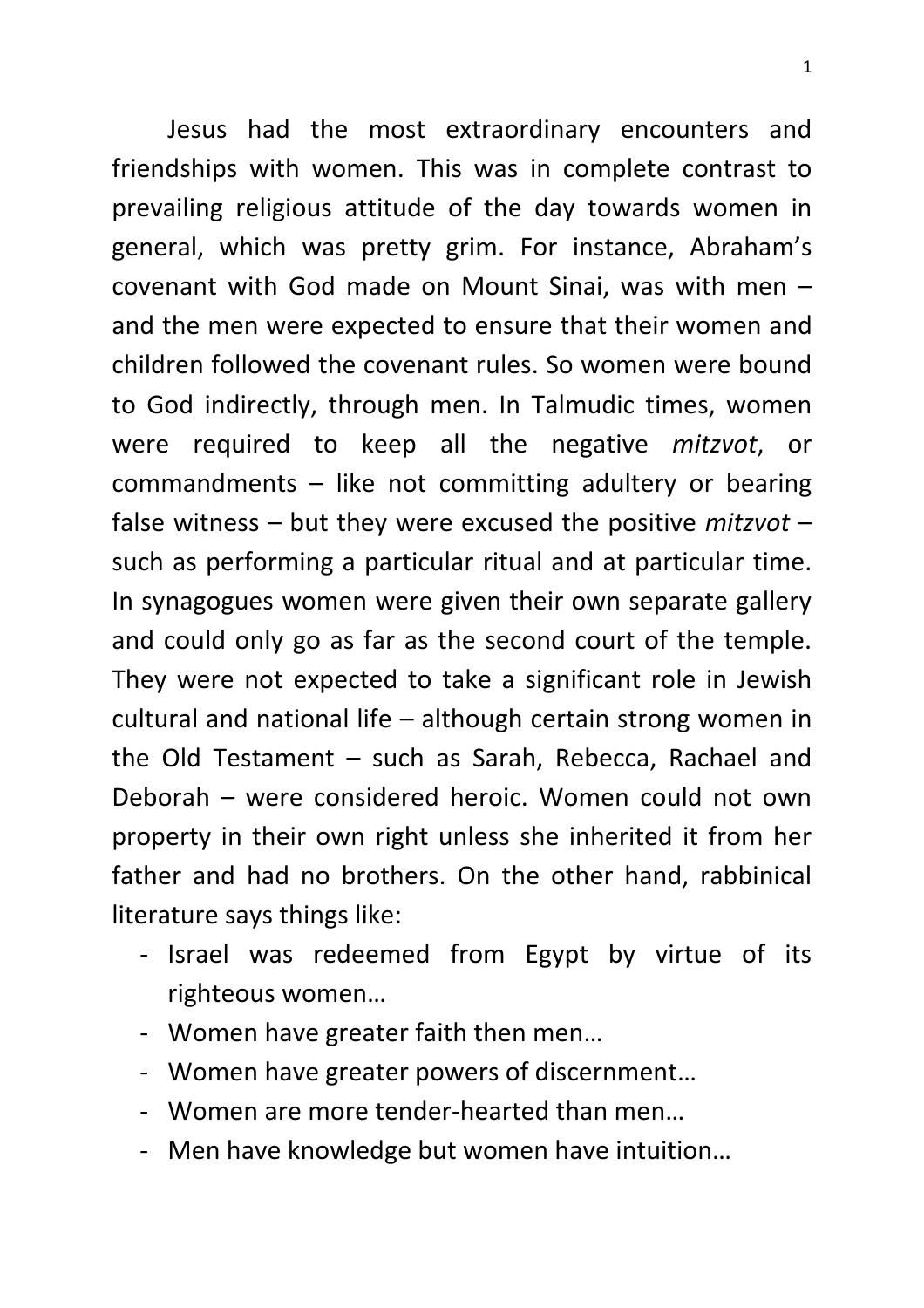- The Almighty gives a greater reward to righteous women than to righteous men…

All these thoughts come from the teachings of the rabbis, and it is from within this literary rabbinical perspective that Jesus' attitude to and friendship with women comes. Because, after all, Jesus was recognised in his own lifetime as a rabbi, a teacher.

Leaving aside all Dan Brown's entertaining nonsense, it would seem that one of his closest friends was Mary Magdalene. After his resurrection, she was the first person he appeared to and he entrusted to her the news of his rising. And there is absolutely nothing in the gospels to suggest that Mary Magdalene was a former prostitute  $-$  it wouldn't have mattered to Jesus is she was… but this is a later, patriarchal gloss.

On the other hand, the woman who washed his feet with her tears and dried them with her hair undoubtedly *was* a prostitute – the gospel coyly says that she had a 'bad name in the town'. To touch or allow oneself to be touched by such a woman would constitute ritual impurity  $-$  but again, it didn't seem to matter very much to Jesus. Also, most amazingly, he made the clearest and most unambiguous selfrevelation to the woman at the well of Samaria – who was not only an unaccompanied woman and therefore of dubious character, but also a Samaritan, whom orthodox Jews regarded with contempt *and* who had gone through five husbands and was now living over the brush with a sixth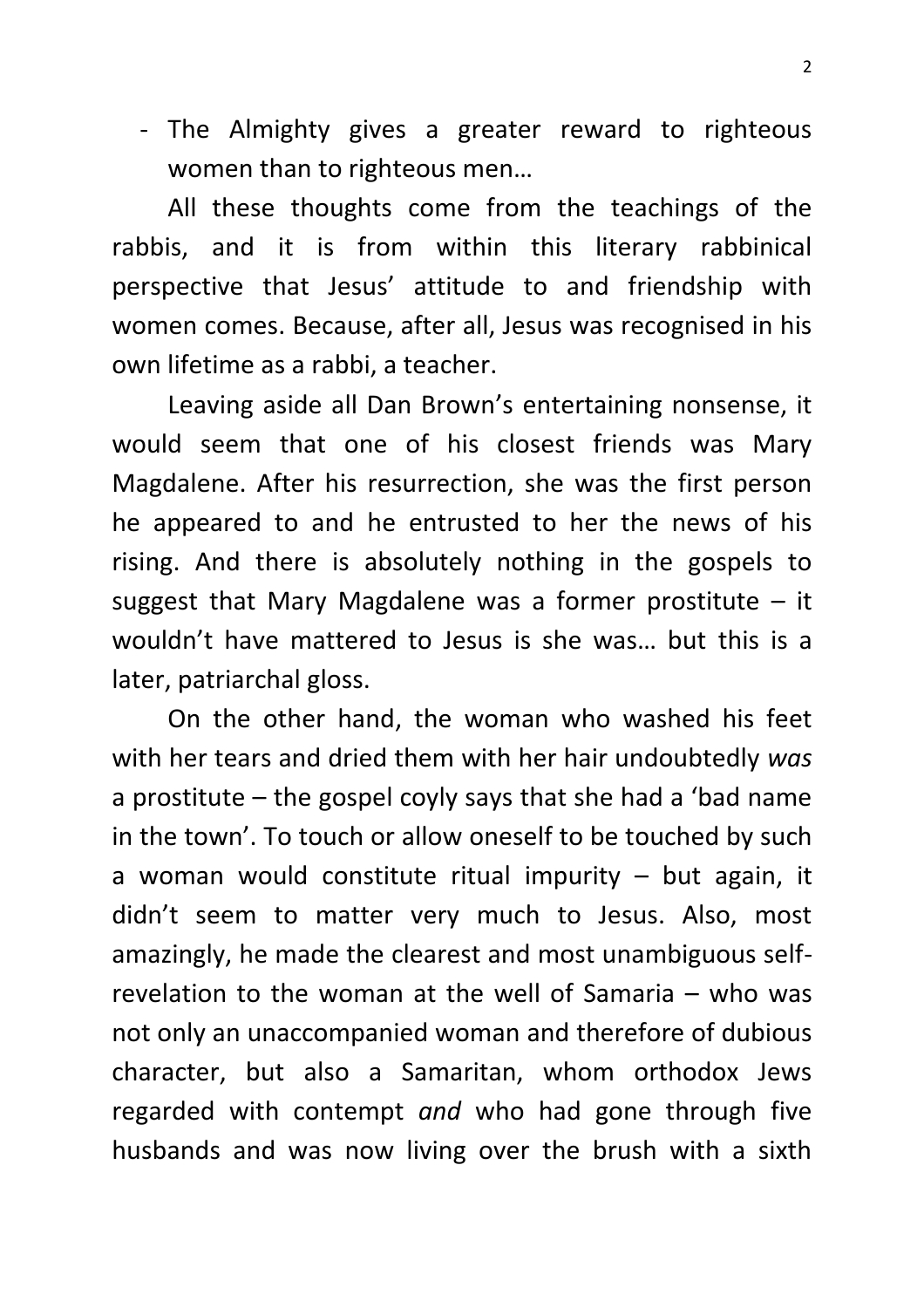partner – yet Jesus says to her: 'I who am speaking to you, I am he.'

I think Jesus also felt particular affection for mothers. The raising of the widow of Nain's son is remarkable in that it is the only work of power that Jesus was not asked to do. He raised the young man from the dead simply because he felt compassion for the mother, who was already a widow; she would have spent a long, lonely life living on charity if Jesus has not done what he did. The story ends with the word 'mother': '…and Jesus have him back to his mother.'

There was another widow, too, whom he praised, when she put one small coin into the treasury.

When he wept over Jerusalem, what did Jesus compare himself to? A mother hen. "Jerusalem, Jerusalem, how often have I longed to gather you to myself as a hen gathers her chicks beneath her wings, but you would not."

Jesus' personal authority, his charisma and the truth he taught came from *within*. This is very feminine in character – and when we say 'feminine', it doesn't have anything to do with biological sex or gender – it is a *quality of psychological energy.* It is rooted in the heart of both men and women. Keeping the law, on the other hand, is very masculine in character and is rooted in the head. This is why Jesus often violated the religious laws, rules and regulations that were given from the head instead of the heart. Not simply for the sake of it, but when it was necessary. The greatest sin for the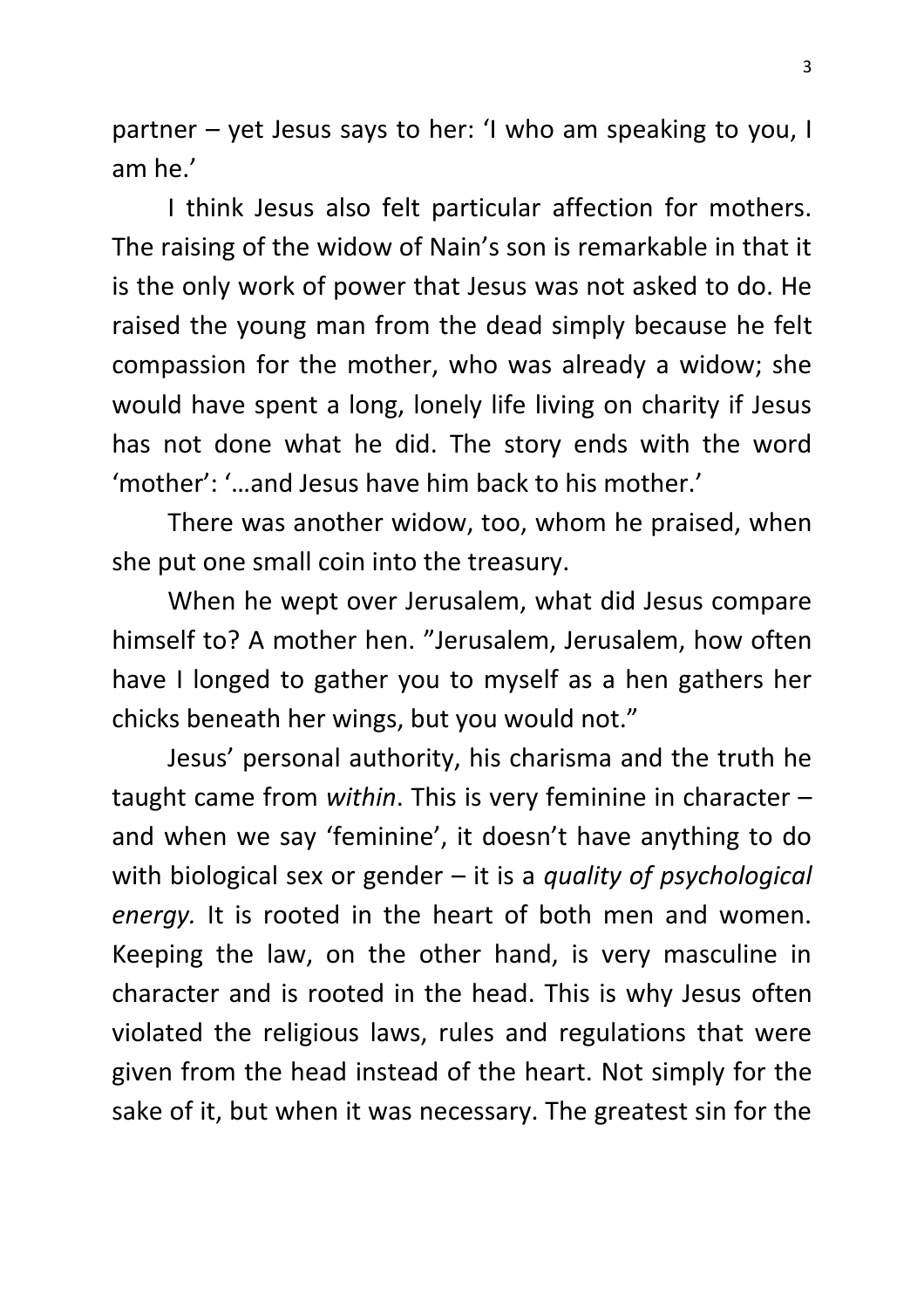head is disobeying the law; the greatest sin for the heart is to fail to love.

Today's gospel reading occurs only in the gospel of John – just as the story of the Samaritan woman at the well occurs only in John. When it says that this woman was caught in the act of adultery, it means exactly that  $-$  it isn't a euphemism. Her accusers entered the house and found her with her lover *in flagrante delicto* – which is a Latin phrase meaning 'in blazing offence'. Caught in the  $act -$  whether the act is adultery, murder, theft… or whatever.

And the anger of the woman's accusers also blazed. In the Mosaic Law it is written: 'If a man is found lying with a woman married to a husband, then both of them shall die the man that lay with the woman, and the woman herself.' The punishment was public stoning.

Jesus ignores the question put to him by the Pharisees and writes on the ground with a forefinger; this was not an unusual thing to do when teachers or rabbis were expounding the law to their students, but the speculation about what he was writing has been endless – and that's all it can ever be, speculation. The woman herself would have been absolutely mortified, ashamed and afraid. There is a wonderful statue of this story by the  $19<sup>th</sup>$  century sculptor Rodolpho Bernadelli, which shows Christ with one hand upraised and the woman on the ground, literally hiding herself in the folds of his robe, one hand pressed against her mouth. He expression is one firstly of shame and secondly of